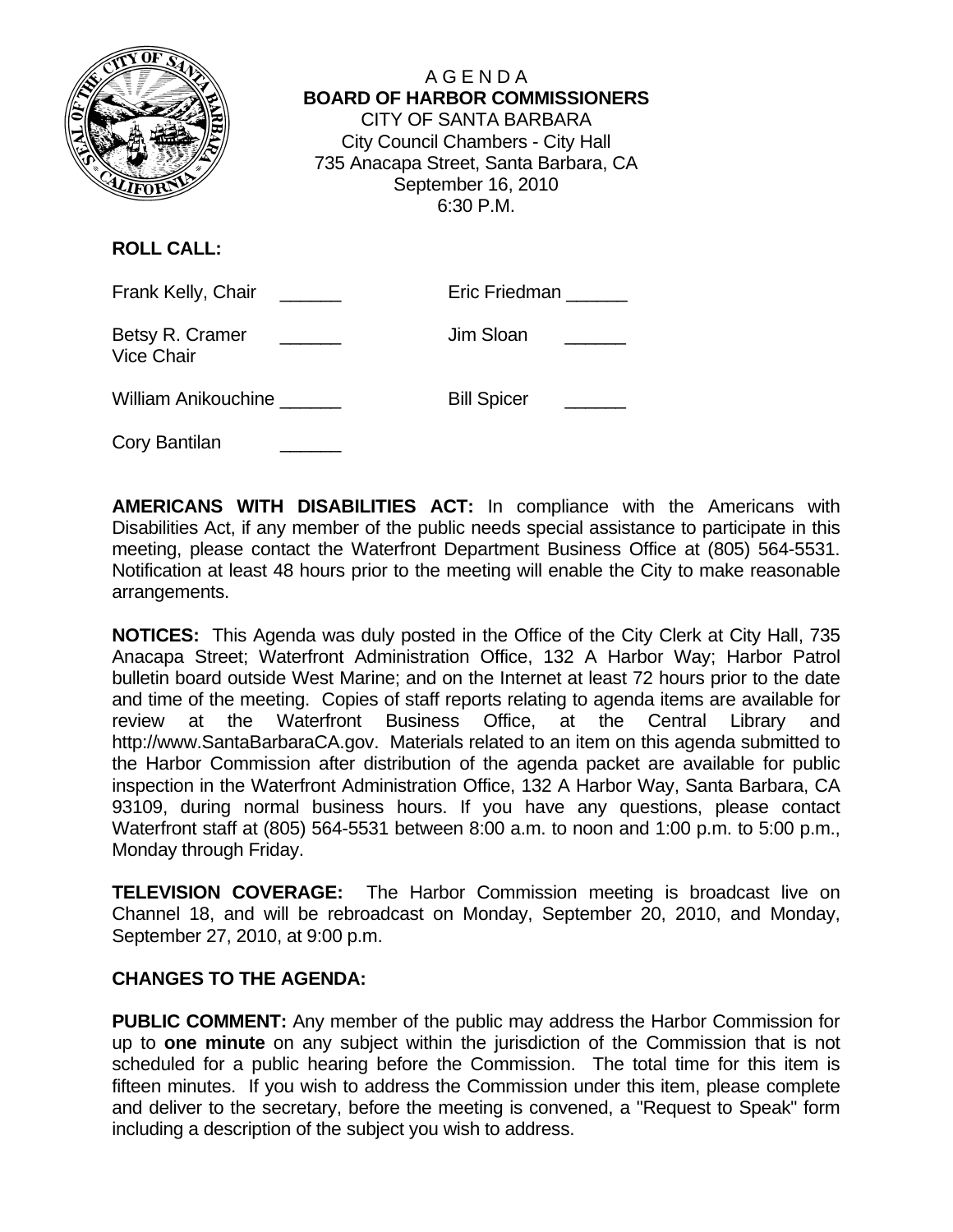Harbor Commission Agenda September 16, 2010 Page 2

### **HARBOR COMMISSION MATTERS**

#### **1. Harbor Commission Rules**

RECOMMENDATION:

That Harbor Commission review and approve revised changes to the Harbor Commission Rules.

#### **APPROVAL OF MINUTES**

#### **2. Meeting of August 19, 2010**

# **DEPARTMENT UPDATE**

# **3. Director's Report**

- Council Actions
- Cruise Ship Visits to Santa Barbara
- Tentative Agenda Items for October 2010

#### **4. Business Services Report**

- Stearns Wharf Free Movie Night
- Stearns Wharf Coastal Cruise / Whale Watching Concession
- Marine Center Building/ Office Space for Lease

#### **5. Facilities Management Report**

• Annual Slurry Seal Project

#### **6. Harbor Operations Report**

• Harbor and Seafood Festival—Saturday, October  $9<sup>th</sup>$ 

#### **NEW BUSINESS**

#### **7. Request for Proposal: 217-G Stearns Wharf Wine Tasting Room**

RECOMMENDATION: That Harbor Commission:

A. Consider the review and analysis of the three finalists' business proposals received from Kalyra Winery, Metropulos Fine Foods Merchants, and Conway Family Wines for the wine tasting room at 217-G Stearns Wharf;